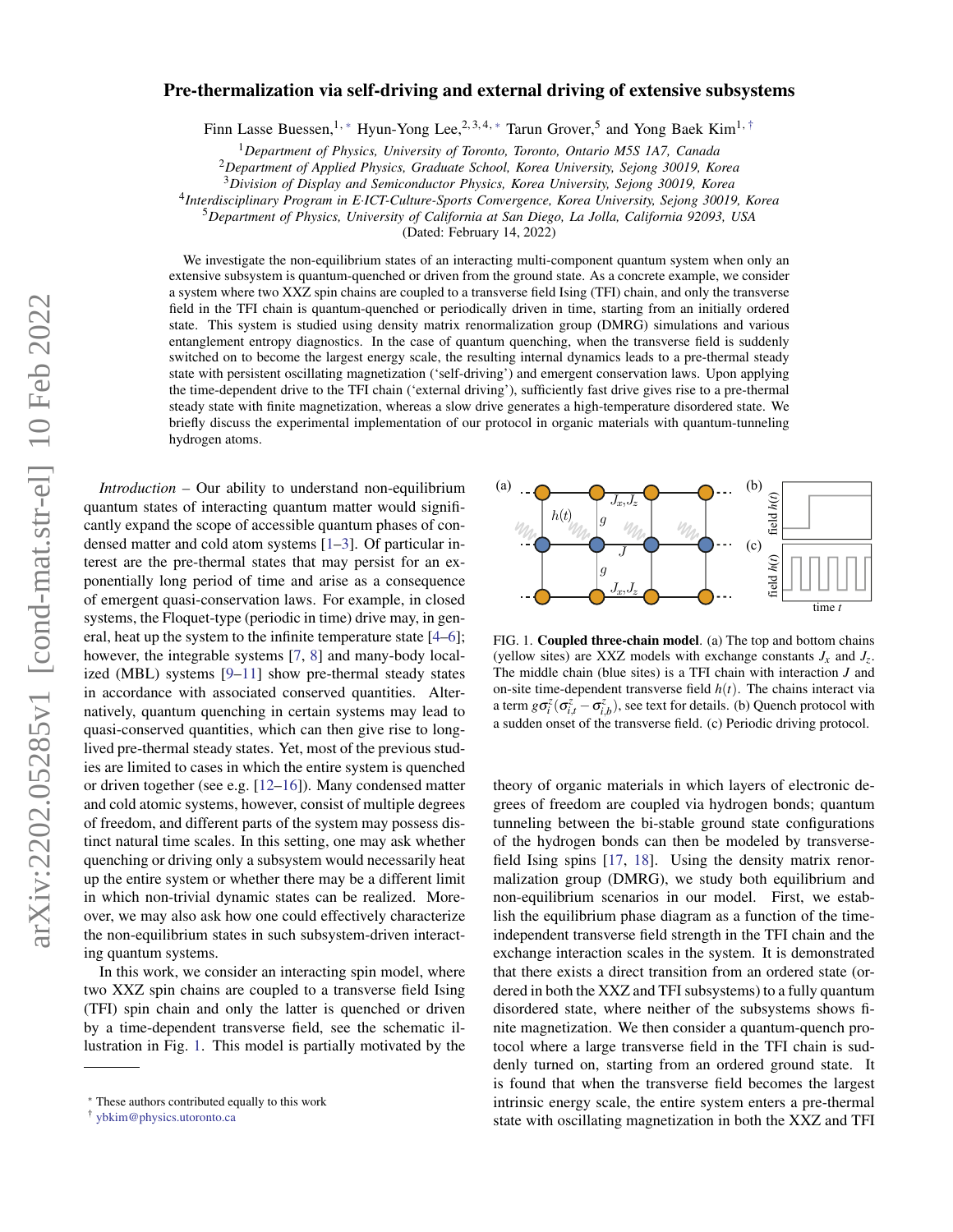chains. We explain this phenomena by constructing an effective Hamiltonian where emergent decoupling between the XXZ and TFI chains occurs and new quasi-conservation laws arise. Next, by imposing a periodic drive on the transverse field in the TFI chain and starting from an ordered ground state of the whole system, we investigate how the resulting non-equilibrium state evolves as a function of the driving frequency. We demonstrate that the low and high frequency drives of the TFI subsystem lead to very different behaviors of the composite model. We show that if the drive frequency is sufficiently large, the system may remain in a long-lived, symmetry-broken pre-thermal regime and maintain its finite magnetization. Remarkably, the polarizable environment of XXZ chains significantly enhances the stability of the prethermal regime when compared to an isolated TFI chain.

*Model –* We investigate a model of three coupled spin chains that consists of a transverse field Ising (TFI) chain at the center and two XXZ spin chains at the top (*t*) and bottom (*b*) of the system as illustrated in Fig. 1. The Hamiltonian of the full system reads  $H = H_{\text{TFI}} + H_{\text{XXZ,t}} + H_{\text{XXZ,b}} + H_{\text{int}},$ where the TFI and XXZ terms are given by

$$
H_{\text{TFI}} = J \sum_{\langle i,j \rangle} \sigma_i^z \sigma_j^z + h(t) \sum_i \sigma_i^x,
$$
  
\n
$$
H_{\text{XXZ},\alpha} = \sum_{\langle i,j \rangle} J_x \left( \sigma_{i,\alpha}^x \sigma_{j,\alpha}^x + \sigma_{i,\alpha}^y \sigma_{j,\alpha}^y \right) + J_z \sigma_{i,\alpha}^z \sigma_{j,\alpha}^z.
$$
 (1)

Here  $\langle i, j \rangle$  denote nearest neighbor lattice sites *i* and *j* within each chain,  $\alpha = t$ , *b* discriminates top and bottom chain, and σ γ are the Pauli matrices with γ = *x*, *y*,*z*. The three spin chains are locally coupled via an interaction term  $H<sub>int</sub>$  =  $g\sum_i \sigma_i^z(\sigma_{i,t}^z - \sigma_{i,b}^z)$ , which couples the local magnetization  $\sigma_i^z$ of the TFI chain to the local magnetization difference of the two XXZ chains via the interaction constant *g*. In addition to the symmetries corresponding to the  $U(1)$  rotation about the z-axis separately in the top and bottom chains, there exists also a global Ising symmetry corresponding to  $\sigma_i^z \mapsto -\sigma_i^z, \sigma_{i,\alpha}^z \mapsto$  $-\sigma_{i,\alpha}^z$ . Note that the top and bottom XXZ chains do not interact directly. We fix  $J = 1$ ,  $J_x = 1$ ,  $g = 0.5$ , and investigate the role of varying  $h(t)$  and  $J_z$  in this Letter.

*Method –* Our calculations of the equilibrium ground state are based on the density matrix renormalization group (DMRG) method [19–21]. For this purpose, unless indicated otherwise, the three-chain model is mapped onto a one-dimensional matrix product state (MPS) by winding the MPS along the first XXZ chain, then the TFI chain, and finally along the second XXZ chain (see inset of Fig. 2d). To study the quantum quench or periodic driving from the ground states, we employ the time dependent variational principle (TDVP) [22]. For characterizing the entanglement between different subsystems, in addition to more conventional measures, we calculate the 'quantum disentanglement liquid' (QDL) diagnostic [23–26]. The QDL diagnostic is designed to extract an effective entanglement between two subsystems of a tripartite system: We consider the whole system as a union of three subsystems *A*, *B*, and *C* and project the subsystem *C* into a given basis state,  $X \equiv \{x_c\}$ , resulting in a

state  $|\psi_{AB}^X\rangle \equiv \bigotimes_{c \in C} \langle x_c | \psi \rangle$ . Then, the QDL diagnostic is defined as  $S_{QDL} \equiv \sum_{x} p_X S_{AB}^X$ , where  $p_X \equiv \langle \psi_{AB}^X | \psi_{AB}^X \rangle$ , and  $S_{AB}^X \equiv -\text{Tr}(\rho_A^X \log \rho_A^X)$  is the entanglement entropy (EE) of the reduced density matrix  $\rho_A^X \equiv \text{Tr}_B(|\psi_{AB}^X\rangle \langle \psi_{AB}^X|)$ . Consequently, the QDL diagnostic reflects an effective entanglement between subsystems *A* and *B*, and as shown in Ref. [26] it also bounds the conditional entanglement between the subsystems. See the supplemental material (SM) for further details on the QDL diagnostic.

*Ground state phase diagram –* We first carve out the ground state phase diagram of the three-chain model as a function of  $h \equiv h(t)$  and *J*<sub>*z*</sub>. We observe two possible ground state phases of the three-chain model. At small values for the transverse field  $h \, \langle \langle J \rangle$ , or large values of  $J_z \, \langle \rangle J_x$ , the ground state is a composite magnetic order where the global Ising symmetry is broken and all three chains obtain a finite magnetization along the z-axis. In the opposite limit, i.e.,  $h > J$  and  $J_z < J_x$ , the magnetization vanishes across all three chains as they remain disordered; note that in this parameter regime the chains would also be disordered in the absence of any interchain interaction, i.e.,  $g = 0$ , where the XXZ (TFI) chains form a Luttinger liquid (paramagnet) [27–30]. The detailed phase diagram is discussed in the SM. We note that our ground state phase diagram has strong resemblance to that for models of organic materials such as  $\kappa$ -H<sub>3</sub>(Cat-EDT-TTF)<sub>2</sub> [17, 18], whereby the XXZ chains play the role of electronic spins, while the TFI chain spins play the role of hydrogen atoms tunneling in a double-well potential.

*'Self-driven' pre-thermalization via quantum quenching –* We imagine a scenario where we start from an ordered ground state of the entire system at vanishing transverse field in the TFI chain and then suddenly change the transverse field to become finite – a so-called quantum quench (schematically depicted in Fig. 1c). In this setting we shall investigate the time evolution of the magnetization in the XXZ chains for various strengths of the transverse field. While for small transverse field strength the time evolution is expected to be chaotic and therefore difficult to predict in detail, we are able to formulate an analytically reasoned expectation for the case when the transverse field is much larger than all other interaction scales in the system. For our analysis we employ the following mapping [31, 32]. Let us write  $H = h \sum_i \sigma_i^x + V$  and utilize the interaction picture with *V* treated as a perturbation to the transverse-field term. The interaction picture many-body wave function  $|\psi^I(t)\rangle$  is given by  $i\frac{d|\psi^I(t)\rangle}{dt} = V^I(t)|\psi^I(t)\rangle$ , where  $V^I(t) = U(t)VU(t)^{\dagger}$  and  $U(t) = \exp(ith\sum_i \sigma_i^x)$ . As one may readily check,  $U(t + 2\pi/h) = U(t)$  and thus  $V^{I}(t)$  is *timeperiodic* with frequency  $\omega \equiv T^{-1} = h/2\pi$ , despite *H* not having any such periodicity. One can now borrow the results on pre-thermalization in time-periodic systems [31–34] to understand the behavior of  $|\psi^I(t)\rangle$ . The essential point is that when *h* is much larger than all other intrinsic energy scales in the problem, then for times that are exponential in *h*, the interaction picture wave function  $|\psi^I(t)\rangle$  will evolve with an effective, time-independent Hamiltonian  $V_{\text{eff}} = \overline{V^{I}(t)}$  that equals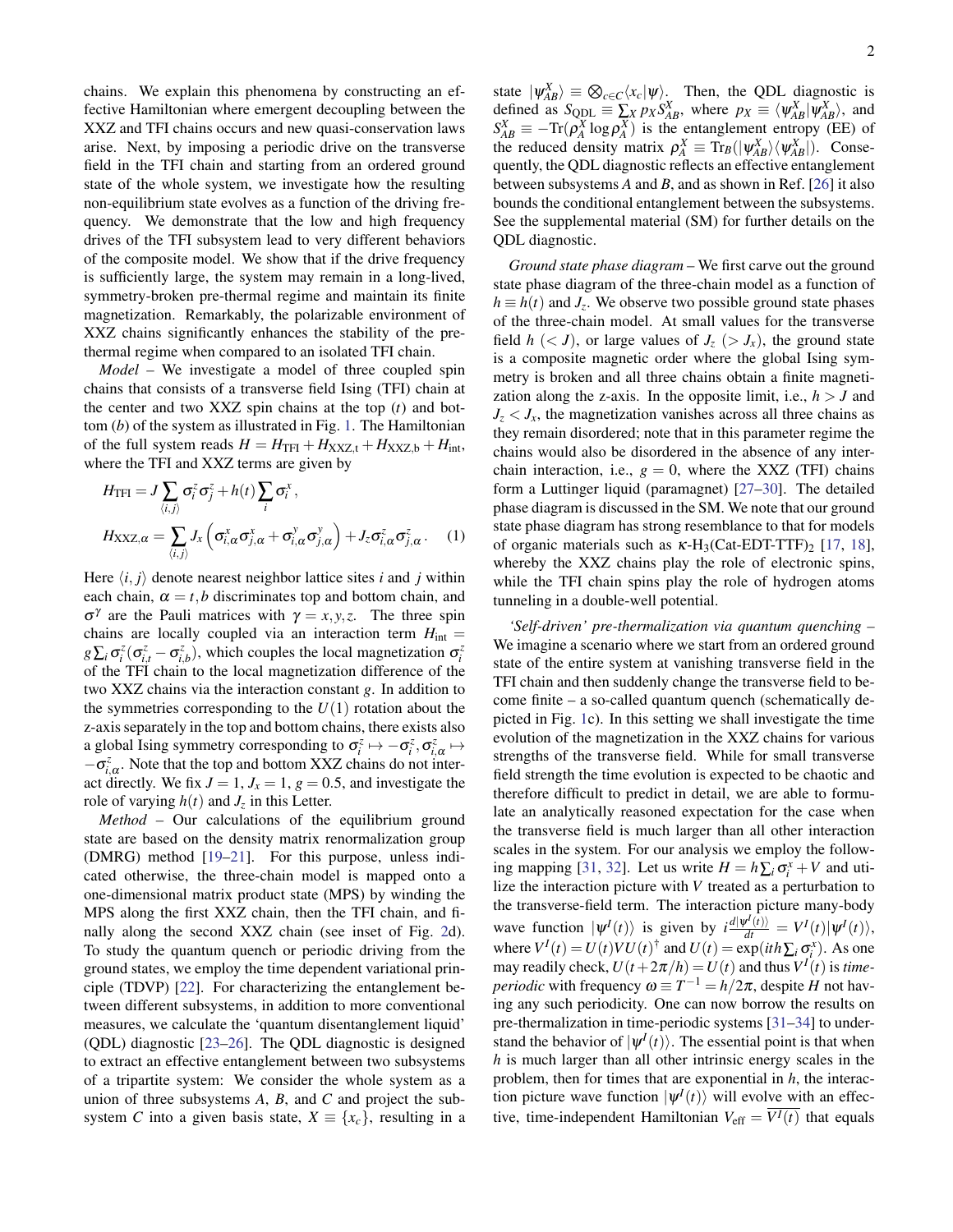

FIG. 2. Quench dynamics after a sudden shift in the magnetic field from  $h = 0$  to various values  $h = 2, 5, 15$ . Data shown is for finite chain length  $L = 30$  with periodic boundary conditions, interaction  $J_z = 0$ , and maximum bond dimension  $\chi_{\text{max}} = 512$ . (a) Evolution of the staggered magnetization in the XXZ subsystem. The inset shows data for larger system size  $L = 100$ . The dashed line depicts data for  $J_z = 0.5$ . (b) Staggered magnetization in the TFI chain. The inset shows the short-time dynamics for  $h = 15$ . (c) Conserved quantity  $\chi^{yz}$  in the TFI chain. (d) Bipartite entanglement entropy at the cut between the (top) XXZ chain and the remainder of the system; this data is for  $L = 10$  and  $\chi_{\text{max}} = 1024$ . The inset illustrates the layout of the MPS by thick gray lines, the bipartitioning cut is colored red.

the time-averaged  $V^I(t)$ . Explicitly,  $|\psi^I(t)\rangle = e^{-iV_{\text{eff}}t} |\psi^I(0)\rangle$ . One can then obtain the time-dependence of any observable *O* using the relation  $\langle O \rangle(t) = \langle \psi^I(t) | O^I(t) | \psi^I(t) \rangle$ . For our problem, we obtain  $V_{\text{eff}} = H_{\text{XXZ,t}} + H_{\text{XXZ,b}} + \frac{1}{2} \sum_{i,j} \left( \sigma_i^y \sigma_j^y + \sigma_j^z \right)$  $\sigma_i^z \sigma_j^z$ ). Remarkably, in this effective description, the three chains decouple into three separate integrable systems, and further there now exists an emergent  $U(1)$  symmetry in the TFI chain which corresponds to arbitrary rotations around the *x*-axis.

We are now equipped to calculate the local magnetization in the (bottom) XXZ chain and in the TFI chain. We anticipate a qualitative distinction between the XXZ and TFI magnetizations: The local magnetization operator in the XXZ chain  $\sigma_b^{z,l}(t) = U \sigma_b^{z} U^{\dagger} = \sigma_b^{z}$  is independent of time since *U* and  $\sigma_b^z$  commute, while for the TFI chain it is explicitly time dependent,  $\sigma^{z,I}(t) = \sigma^z \cos(2ht) + \sigma^y \sin(2ht)$  (note that we suppressed the site labels to improve readability). Therefore, the local magnetization in the XXZ chain  $\langle \sigma_b^z \rangle$  is fully determined by the quench dynamics in an integrable XXZ chain while in the TFI chain  $\langle \sigma^z \rangle$  will exhibit oscillations with period  $T = \pi/h$  in addition to its behavior determined by the TFI chain quench dynamics. As an example, we consider the case  $J_z = 0$ . Using results from Ref. [35], one finds  $\langle \sigma_b^z \rangle(t) \approx \cos(8J_x t - \pi/4) / \sqrt{t}$  for  $t < cL$ , where *c* is a constant. For  $t > cL$ , the finite-size effects take over and lead to oscillations whose time-period is proportional to the finitesize gap  $\sim 8\pi J_x/L$ . Indeed, in our numerical simulations we observe systematic oscillations in the staggered magnetization  $m_{z}^{XXZ} \equiv \frac{1}{L} \sum_i (-1)^i \sigma_{i,t}^z$  of the XXZ subsystem with period  $T \approx \pi/(4J_x)$ , see Fig. 2a, which corresponds to  $L = 30$ . Since oscillations are cut off by finite-size effects at time  $O(L)$ , we also studied much larger system size,  $L = 100$ , and found agreement with the prediction that  $T \approx \pi/(4J_x)$  – see the inset of Fig. 2a. The same inset also shows the effect of including non-zero  $J_z = 0.5$ , in which case it is expected that the magnetization decays exponentially, modulated with weak oscillatory behavior [35], in line with our observation.

Turning next to the TFI chain, we find that the staggered magnetization  $m_{z}^{\text{TFI}} \equiv \frac{1}{L} \sum_{i} (-1)^{i} \sigma_{i}^{z}$  oscillates with period  $T =$  $\pi/h$  in agreement with our prediction (Fig. 2b). Two additional predictions of the pre-thermal physics encapsulated in *V*<sub>eff</sub> can be made: (i) the emergence of the conserved quantities  $\chi^{yz} \equiv \frac{1}{L} \sum_{(i,j)} (\sigma_i^y \sigma_j^y + \sigma_i^z \sigma_j^z)$  and  $m_x^{\text{TFI}} \equiv \frac{1}{L} \sum_i \sigma_i^x$ , and (ii) the decoupling of the three chains. We have verified numerically that the quantity  $\chi$ <sup>yz</sup> remains constant after a quench to strong transverse field  $h = 15$ , as depicted in Fig. 2c. Similarly, we also observe the conservation of  $m_x^{\text{TFI}}$  (see SM). To detect the decoupling of the three chains, we studied the entanglement between the top XXZ chain and the remainder of the system, and find that it remains constant for sufficiently strong transverse field, see Fig. 2d. By symmetry, the entanglement between the bottom chain and the remainder of the system shows the same behavior, implying a decoupling of all three chains.

*Extensive subsystem drive –* We now consider a periodic step-like transverse field  $h(t)$  akin to the driving protocol illustrated in Fig. 1c. During a single period *T*, we chose  $h(t) = h_{\text{max}}$  for  $t < T/2$  and  $h(t) = 0$  for  $T/2 < t < T$ . A translationally invariant closed quantum system subject to an external drive is generally expected to heat to infinite temperature in the long-time limit. A slow drive is indeed generally associated with fast heating. In contrast, the heating rate can become exponentially small in rapidly driven systems, resulting in long-lived pre-thermal states [31–34]. Such prethermalization behavior is typically studied when the whole system or a non-extensive subsystem is driven externally, and the case of an *extensive* subsystem drive has not received much attention. Here, we address the question of whether an extensive subsystem drive can also be associated with prethermal behavior and study how the system evolves under the slow ( $\omega = 0.5$ ) and fast ( $\omega = 5$ ) subsystem drives with  $h_{\text{max}} = 1.5$ . We first consider the case when the system is initially prepared in an eigenstate of the time-averaged Hamiltonian, i.e., it is an eigenstate of the equilibrium model with  $h(t) \equiv h_{\text{max}}/2$ . We keep track of three quantities during the time evolution: the magnetization, the bond-dependence of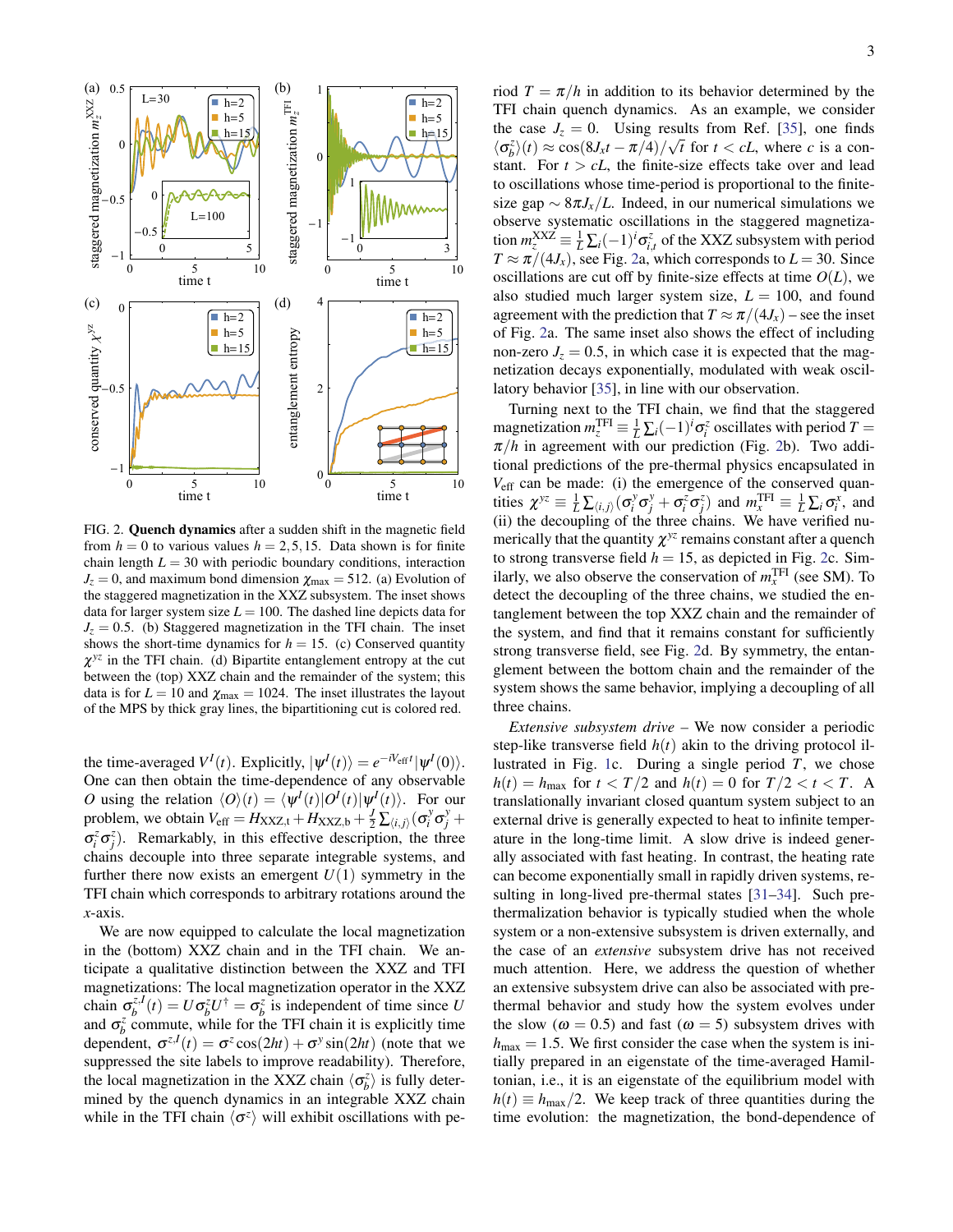

FIG. 3. Time evolution of the system under fast ( $\omega = 5$ ) and slow ( $\omega$  = 0.5) periodic driving. Data shown is for  $L = 30$  and  $\chi_{\text{max}} = 256$ . (a) Staggered magnetization in the XXZ and TFI subsystems. (b) Bipartition EE as a function of the bond index *n*, where  $n = 1$  denotes the end of the MPS and  $n = 15$  is the center; the inset shows the MPS structure used in this calculation. Data in this panel is for  $L = 10$  and  $\chi_{\text{max}} = 1024$ . (c) QDL diagnostic for the effective entanglement between subsystems *A* and *B* shown in the inset. (d) Staggered magnetization in the XXZ and TFI subsystems when the initial configuration is not an eigenstate of the time-averaged Hamiltonian.

the bipartition EE, and the QDL diagnostic for the effective entanglement between a single XXZ chain and the TFI chain.

For a slow drive ( $\omega = 0.5$ ), the magnetization in both TFI and XXZ subsystems rapidly decays to half its initial value on the time scale of just a single period *T*. Over the course of approximately 10 periods, the magnetization vanishes almost entirely, which is indicative of fast heating towards a trivial high-temperature paramagnetic state. In strong contrast, with the fast drive ( $\omega = 5$ ) we find signatures of a long-lived prethermal state which preserves the finite magnetization of the ground state configuration (Fig. 3a). In both the TFI and XXZ subsystems a finite magnetization is maintained for more than 250 periods of the extensive subsystem drive, which is the maximum time duration in our numerical simulation.

We substantiate the qualitative difference between the slow drive and the fast drive by considering two different entanglement diagnostics. First, we calculate the dynamics of the bipartite EE, which reveals that under the slow drive the system becomes maximally entangled such that the EE scales as  $S_{vN} = n \log 2$  in the long-time limit, where *n* is the bond-index in the matrix product state (MPS) representation of the system (Fig. 3b). Such volume-law scaling of the EE is implied by a heating of the system to infinite temperature; note that the finite bond dimension  $\chi_{\text{max}}$  of the MPS causes a deviation from the scaling near the center  $(n = 15)$  of the chain when the EE approaches its theoretical upper bound log  $\chi_{\text{max}} \approx 7$ . In the fast-driven case, when  $\omega = 5$ , the bipartite EE plateaus far before reaching the upper bound and does not seem to follow the volume law. It implies that the system does not thermalize within a moderate time scale, and the system instead remains in a pre-thermal phase. As a second entanglement measure we calculate the QDL diagnostic which provides a more detailed characterization of entanglement in a multi-component system. Unlike the bipartite EE, the QDL diagnostic allows us to extract the effective entanglement between two *arbitrary* subsystems, which do not necessarily need to combine to the entire system. Let us consider *S*TFI−XXZ, which corresponds to the entanglement between the top XXZ chain and the TFI chain after a projective measurement on the bottom XXZ chain (see the definition of the QDL diagnostic in the Method section and the inset of Fig. 3c.) For the slow drive, we observe a steep growth in the QDL diagnostic, indicating that spins on each chain – which are close to a product state initially – become strongly entangled in a short time (Fig. 3c). In contrast, for the fast drive, the QDL diagnostic remains vanishingly small for the entire time scale observed, in line with our expectations for a pre-thermal regime.

Finally, we briefly address the case when the initial configuration of the system is *not* an eigenstate of the time-averaged Hamiltonian. To this end, we prepare the system in the ground state of the equilibrium model at  $h(t) \equiv 0$  and subsequently apply the periodic drive. Generally, one would not expect a pre-thermal regime to arise. However, in analogy to the results discussed above, we still observe persistent magnetization for fast driving  $\omega = 5$ ; the steady-state magnetization is only slightly reduced when compared to its initial value, see Fig. 3d. We speculate that this rigidity against alteration of the initial configuration is a consequence of small variation of the ground state wave function on finite-sized systems within the ordered phase of our three-chain model; for an isolated TFI chain, which shows greater variation throughout the ordered phase phase, such rigidity is not observed (see SM). We conclude that the environment of polarizable XXZ chains adds extra stability not only to the ground state magnetization of the embedded TFI chain, but also to its time evolution.

*Conclusion –* In this letter, we ask whether an interacting quantum system can enter a long-lived pre-thermal steady state when quantum-quench protocols or time-dependent drives are applied only to an extensive subsystem. Using the DMRG and TDVP for time evolution, we study the example of two XXZ spin chains coupled to a TFI chain, where only the TFI chain is quantum-quenched or driven from a fully ordered ground state. In the case of sudden onset of the transverse field, when the strength of the transverse field is bigger than any other energy scale, it is shown that a pre-thermal steady state arises due to emergent quasi-conservation laws. In a similar spirit, when a sufficiently fast time-dependent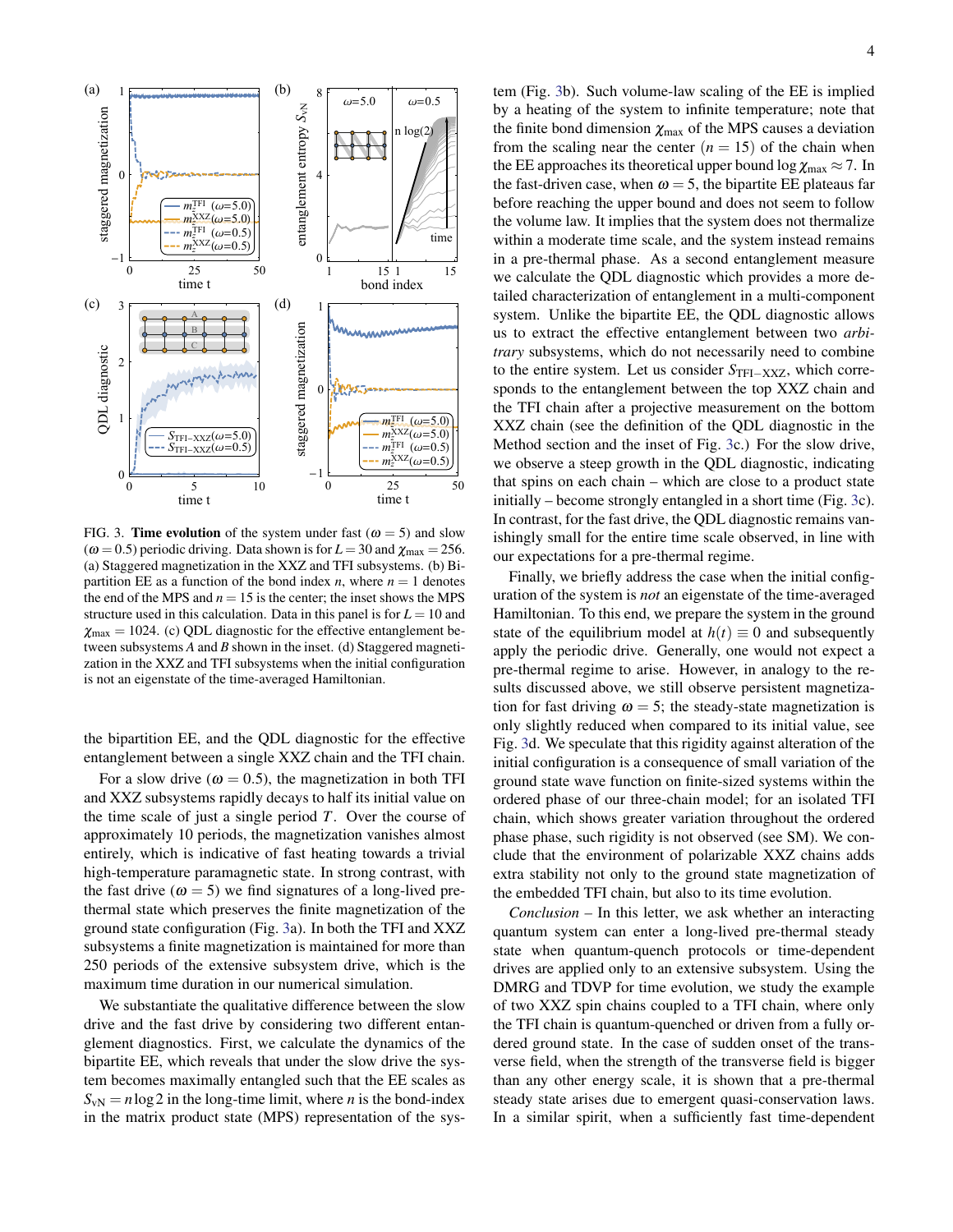drive of the transverse field is applied, the system develops a pre-thermal state where the magnetization remains finite across the system and the entanglement between the spin chains remains small. Our coupled spin-chain model is partly motivated by recent experiments on the organic material κ- $H_3(Cat-EDT-TTF)$ <sub>2</sub> ('H-Cat') and its deuterated analogue. In those materials, layers of interacting electron systems (represented by XXZ spin chains in our model) are coupled via hydrogen bonds, where protons tunnel quantum mechanically in a double-well potential (spanned by bi-stable hydrogen bond configurations and modeled by transverse-field Ising spins in our setup) with an intrinsic time scale. In first-principle calculations, the estimated tunnel barrier in H-Cat implies a tunneling rate of  $10^{11} - 10^{14}$  Hz [17]. While the actual tunneling rate may be affected by the presence of other molecules attached to the hydrogen bond [17], it is conceivable that the phonon-assisted optic mode associated with the hydrogen tunneling would couple to infra-red light [36, 37]. It would thus be interesting to explore whether an external optical drive in the infrared regime can be utilized to study the dynamic properties of H-Cat and the possibility to stabilize a pre-thermal regime (in the sense of our extensive subsystem drive model) in these organic compounds. Further, if the tunneling rate of the hydrogen atoms can be tuned to be larger than all other scales, then even in the absence of any external driving, the system behaves as if it was being 'self-driven' at a frequency given by the hydrogen tunneling rate. Therefore, if one prepares the system in the ground state of the symmetry-broken phase and evolves it with the time-independent Hamiltonian corresponding to a large tunneling rate, one still expects a pre-thermal symmetry-broken regime whose time now scales exponentially with the hydrogen tunneling rate.

The numerical simulations were performed on the Cedar cluster, hosted by WestGrid and Compute Canada and implemented with the TeNPy library [38]. FLB and YBK were supported by the NSERC of Canada and the Center for Quantum Materials at the University of Toronto. HYL was supported by a National Research Foundation of Korea (Grant No. NRF-2020R1I1A3074769). TG acknowledges support by the National Science Foundation under Grant No. DMR-1752417, and by an Alfred P. Sloan Research Fellowship.

- [1] J. Eisert, M. Friesdorf, and C. Gogolin, Quantum many-body systems out of equilibrium, Nature Physics 11, 124 (2015).
- [2] T. Oka and S. Kitamura, Floquet engineering of quantum materials, Annual Review of Condensed Matter Physics 10, 387 (2019).
- [3] M. S. Rudner and N. H. Lindner, The Floquet Engineer's Handbook, arXiv:2003.08252.
- [4] A. Lazarides, A. Das, and R. Moessner, Equilibrium states of generic quantum systems subject to periodic driving, Physical Review E 90, 012110 (2014).
- [5] H. Kim, T. N. Ikeda, and D. A. Huse, Testing whether all eigenstates obey the eigenstate thermalization hypothesis, Physical Review E 90, 052105 (2014).
- [6] L. D'Alessio and M. Rigol, Long-time behavior of isolated periodically driven interacting lattice systems, Physical Review X 4, 041048 (2014).
- [7] A. Lazarides, A. Das, and R. Moessner, Periodic thermodynamics of isolated quantum systems, Physical Review Letters 112, 150401 (2014).
- [8] V. Gritsev and A. Polkovnikov, Integrable Floquet dynamics, SciPost Physics 2, 021 (2017).
- [9] A. Lazarides, A. Das, and R. Moessner, Fate of Many-Body Localization under Periodic Driving, Physical Review Letters 115, 030402 (2015).
- [10] P. Ponte, Z. Papić, F. Huveneers, and D. A. Abanin, Manybody localization in periodically driven systems, Physical Review Letters 114, 140401 (2015).
- [11] J. Rehn, A. Lazarides, F. Pollmann, and R. Moessner, How periodic driving heats a disordered quantum spin chain, Physical Review B 94, 020201(R) (2016).
- [12] J. Cayssol, B. Dóra, F. Simon, and R. Moessner, Floquet topological insulators, physica status solidi (RRL)–Rapid Research Letters 7, 101 (2013).
- [13] M. Bukov, L. D'Alessio, and A. Polkovnikov, Universal highfrequency behavior of periodically driven systems: from dynamical stabilization to Floquet engineering, Advances in Physics 64, 139 (2015).
- [14] A. Eckardt, Colloquium: Atomic quantum gases in periodically driven optical lattices, Reviews of Modern Physics 89, 011004 (2017).
- [15] T. Oka and S. Kitamura, Floquet engineering of quantum materials, Annual Review of Condensed Matter Physics 10, 387 (2019).
- [16] F. Harper, R. Roy, M. S. Rudner, and S. Sondhi, Topology and broken symmetry in Floquet systems, Annual Review of Condensed Matter Physics 11, 345 (2020).
- [17] K. Yamamoto, Y. Kanematsu, U. Nagashima, A. Ueda, H. Mori, and M. Tachikawa, Theoretical study of the H/D isotope effect on phase transition of hydrogen-bonded organic conductor κ-H3(Cat-EDT-TTF)2, Physical Chemistry Chemical Physics 18, 19673 (2016).
- [18] M. Naka and S. Ishihara, Electronic state and optical response in a hydrogen-bonded molecular conductor, Physical Review B 97, 245110 (2018).
- [19] S. R. White, Density Matrix Formulation for Quantum Renormalization Groups, Physical Review Letters 69, 2863 (1992).
- [20] S. R. White, Density-matrix algorithms for quantum renormalization groups, Physical Review B 48, 10345 (1993).
- [21] I. P. McCulloch, Infinite size density matrix renormalization group, revisited, arXiv:0804.2509.
- [22] J. Haegeman, J. I. Cirac, T. J. Osborne, I. Pižorn, H. Verschelde, and F. Verstraete, Time-Dependent Variational Principle for Quantum Lattices, Physical Review Letters 107, 070601 (2011).
- [23] T. Grover and M. P. Fisher, Quantum disentangled liquids, Journal of Statistical Mechanics: Theory and Experiment 2014, P10010 (2014).
- [24] J. R. Garrison, R. V. Mishmash, and M. P. Fisher, Partial breakdown of quantum thermalization in a Hubbard-like model, Physical Review B 95, 054204 (2017).
- [25] T. Veness, F. H. Essler, and M. P. Fisher, Quantum disentangled liquid in the half-filled Hubbard model, Physical Review B 96, 195153 (2017).
- [26] D. Ben-Zion, J. McGreevy, and T. Grover, Disentangling quantum matter with measurements, Physical Review B 101, 115131 (2020).
- [27] P. Pfeuty, The one-dimensional Ising model with a transverse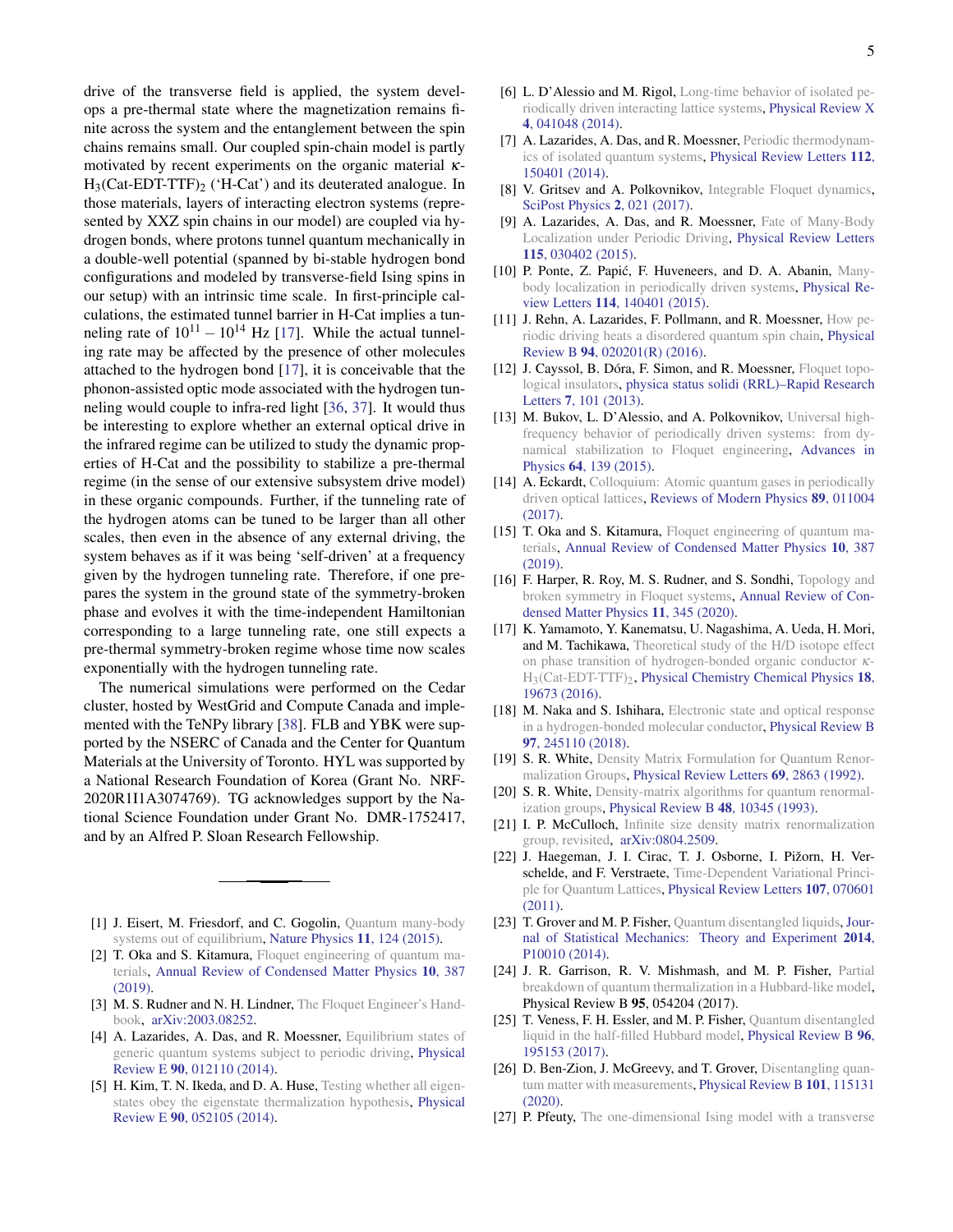field, Annals of Physics 57, 79 (1970).

- [28] H. C. Fogedby, The Ising chain in a skew magnetic field, Journal of Physics C: Solid State Physics 11, 2801 (1978).
- [29] F. C. Alcarez and A. L. Malvezzi, Critical and off-critical properties of the XXZ chain in external homogeneous and staggered magnetic fields, Journal of Physics A: Mathematical and General 28, 1521 (1995).
- [30] Y. B. Kudasov and R. V. Kozabaranov, Variational model for one-dimensional quantum magnets, Physics Letters, Section A: General, Atomic and Solid State Physics 382, 1120 (2018).
- [31] D. Abanin, W. De Roeck, W. W. Ho, and F. Huveneers, A rigorous theory of many-body prethermalization for periodically driven and closed quantum systems, Communications in Mathematical Physics 354, 809 (2017).
- [32] T. Mori, T. N. Ikeda, E. Kaminishi, and M. Ueda, Thermalization and prethermalization in isolated quantum systems: A theoretical overview, Journal of Physics B: Atomic, Molecular and Optical Physics 51, 112001 (2018).
- [33] T. Mori, T. Kuwahara, and K. Saito, Rigorous Bound on Energy Absorption and Generic Relaxation in Periodically Driven Quantum Systems, Physical Review Letters 116, 120401

(2016).

- [34] D. A. Abanin, W. De Roeck, W. W. Ho, and F. Huveneers, Effective Hamiltonians, prethermalization, and slow energy absorption in periodically driven many-body systems, Physical Review B 95, 014112 (2017).
- [35] P. Barmettler, M. Punk, V. Gritsev, E. Demler, and E. Altman, Quantum quenches in the anisotropic spin-Heisenberg chain: different approaches to many-body dynamics far from equilibrium, New Journal of Physics 12, 055017 (2010).
- [36] A. J. Horsewill, Quantum tunnelling in the hydrogen bond, Progress in Nuclear Magnetic Resonance Spectroscopy 52, 170 (2008).
- [37] T. Mochida, A. Izuoka, T. Sugawara, Y. Moritomo, and Y. Tokura, Organic hydrogen-bonded dielectrics: Quantum paraelectricity based on tautomerization of 9 hydroxyphenalenone derivatives, The Journal of Chemical Physics 101, 7971 (1994).
- [38] J. Hauschild and F. Pollmann, Efficient numerical simulations with Tensor Networks: Tensor Network Python (TeNPy), Sci-Post Phys. Lect. Notes , 5 (2018).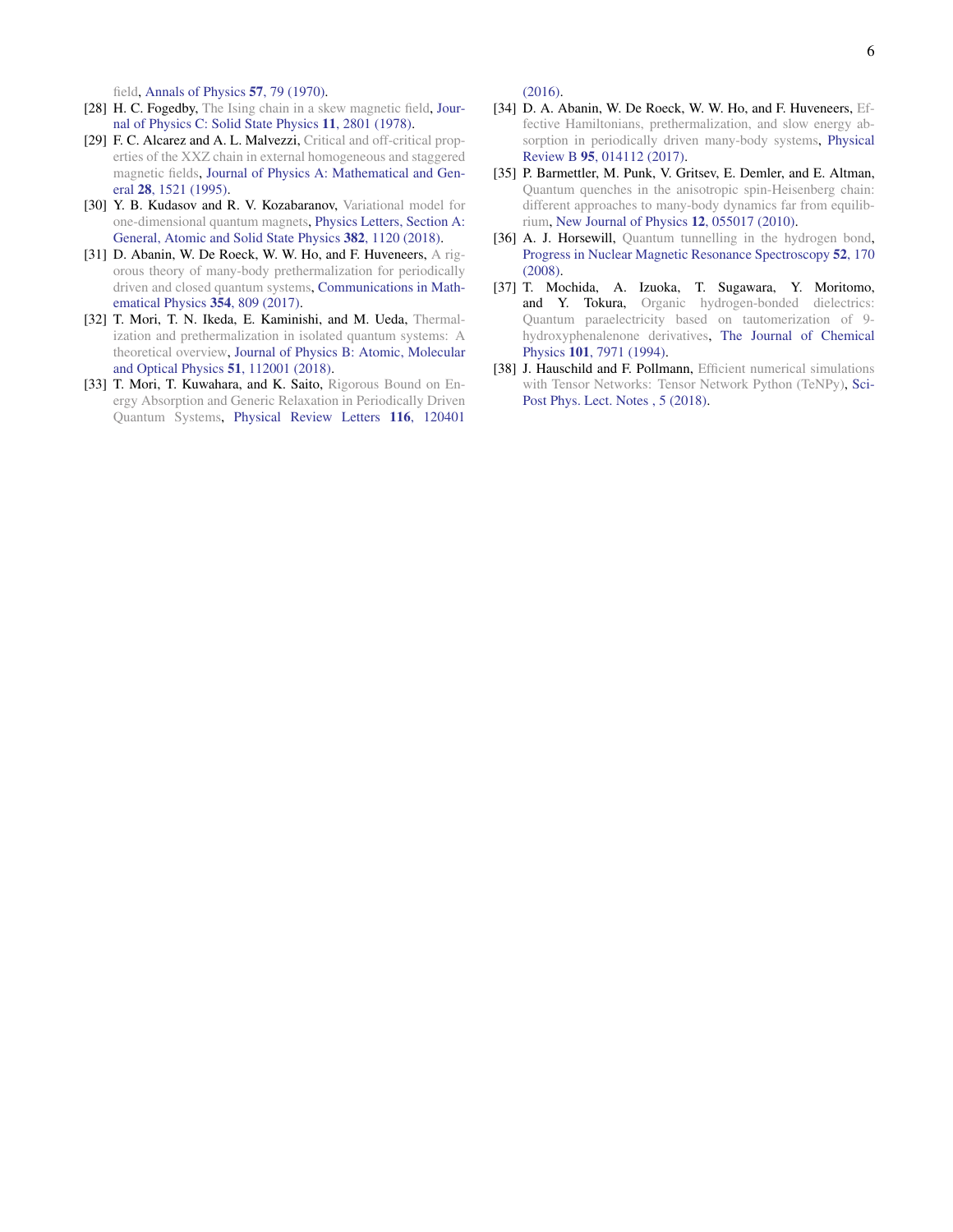# arXiv:2202.05285v1 [cond-mat.str-el] 10 Feb 2022 arXiv:2202.05285v1 [cond-mat.str-el] 10 Feb 2022

# Supplemental Material: Pre-thermalization via self-driving and external driving of extensive subsystems

Finn Lasse Buessen,<sup>1,\*</sup> Hyun-Yong Lee,<sup>2,3,4,\*</sup> Tarun Grover,<sup>5</sup> and Yong Baek Kim<sup>1</sup>

<sup>1</sup>*Department of Physics, University of Toronto, Toronto, Ontario M5S 1A7, Canada*

<sup>2</sup>*Department of Applied Physics, Graduate School, Korea University, Sejong 30019, Korea*

<sup>3</sup>*Division of Display and Semiconductor Physics, Korea University, Sejong 30019, Korea*

4 *Interdisciplinary Program in E*·*ICT-Culture-Sports Convergence, Korea University, Sejong 30019, Korea*

<sup>5</sup>*Department of Physics, University of California at San Diego, La Jolla, California 92093, USA*

(Dated: February 14, 2022)

## I. NUMERICAL DETAILS ON THE QDL DIAGNOSTIC

To measure a quantum disentangled liquid (QDL) diagnostic, we first divide a system  $|\psi_{ABC}\rangle$  into three parts, say subsystems *A*, *B*, and *C*, as illustrated in Fig. 1a. We then project the subsystem *C* into a basis state  $|X\rangle = \prod_{c \in C} |x_c\rangle$ , with the  $|x_c\rangle$  assuming values  $|\uparrow\rangle$  or  $|\downarrow\rangle$ , resulting in a projected state  $|\psi_{AB}^X\rangle = \langle X|\Psi_{ABC}\rangle$ . Here, we assume that the whole wave function is normalized, i.e.,  $\langle \psi_{ABC} | \psi_{ABC} \rangle = 1$ ; hence, the projected state in general is no longer normalized. We then measure the norm of the projected state,  $p_X = \langle \psi_{AB}^X | \psi_{AB}^X \rangle$ , and the bipartite entanglement entropy  $S_{\rm vN}^X$  between the subsystems *A* and *B*. Note that measuring  $p_X$  and  $S_{\text{vN}}^X$  can be efficiently done by making use of the MPS representation: For a given configuration  $|X\rangle$ , the projection corresponds to contractions of physical bonds to local states,  $|\uparrow\rangle$  or  $|\downarrow\rangle$ , see Fig. 1b, and thus it does not require a many-body matrix-vector multiplication. After the projection, one can convert the projected state  $|\psi_{AB}^X\rangle$  into the canonical form and evaluate the bipartite entanglement entropy between the subsystems *A* and *B* without calculating the density matrix  $\rho_{AB}^X = |\psi_{AB}^X\rangle \langle \psi_{AB}^X|$  or the reduced density matrix  $\rho_A^X = \text{Tr}_B(|\psi_{AB}^X\rangle \langle \psi_{AB}^X|).$ 



FIG. 1. **MPS representations** of (a) a possible tripartition of the system, and (b) the projected state  $|\psi_{AB}^X\rangle = \langle X|\psi_{ABC}\rangle$ .

<sup>∗</sup> These authors contributed equally to this work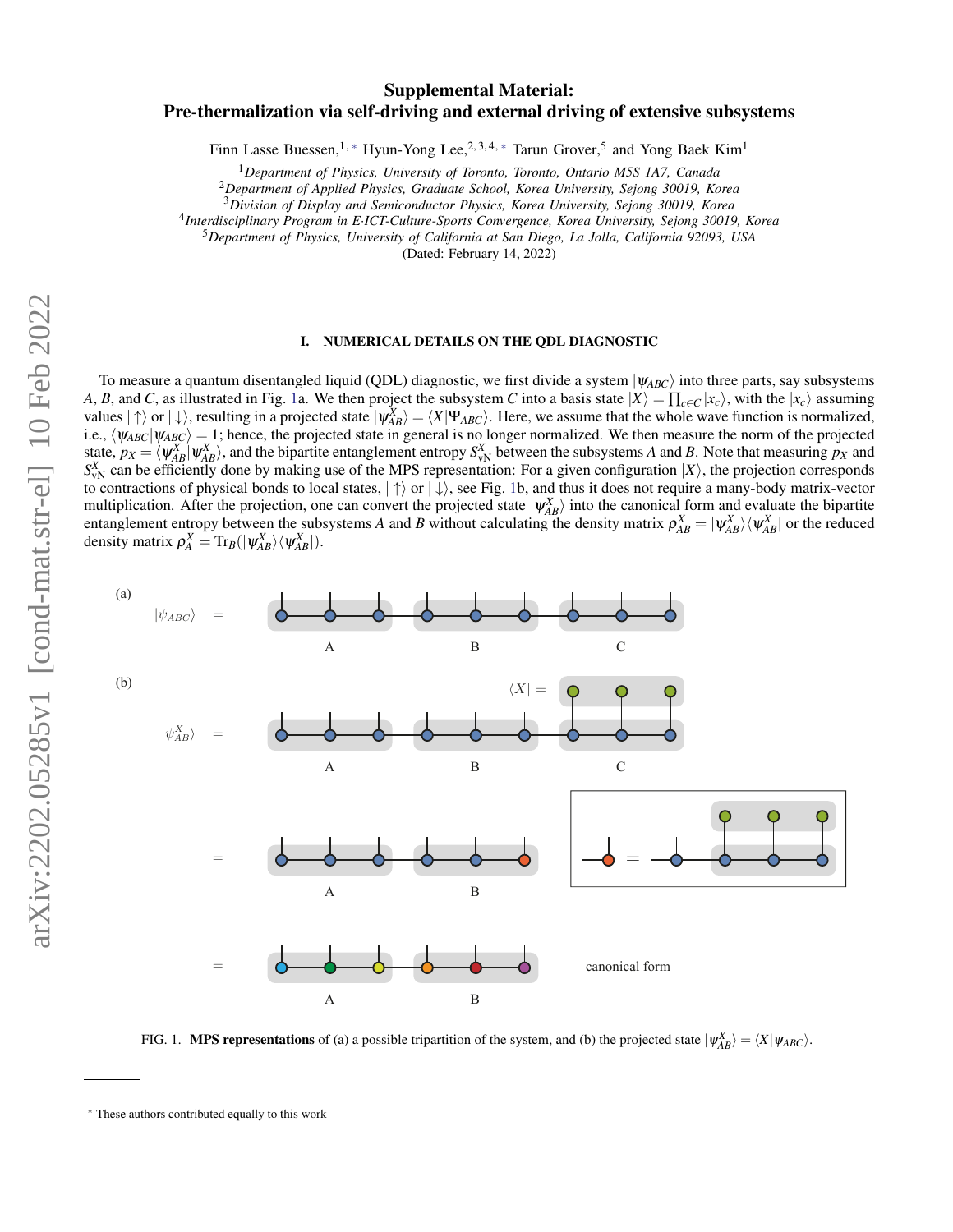

FIG. 2. Ground state phase diagram of the three-chain model. (a) Phase diagram as a function of transverse field *h* and interaction *Jz*. (b) Staggered magnetization as a function of *h* at fixed  $J_z = 0.5$ , computed within the hMFT approach. The dashed gray curve indicates the magnetization for an isolated TFI chain. (c) Magnetization as a function of *h* at fixed  $J_z = 0.5$ , computed within DMRG.

However, the number of possible basis states  $|X\rangle$  for the projection increases exponentially with the size of the subsystem *C*. Thus, the exact computation of the QDL diagnostic, which is defined as  $S_{QDL} = \sum_{X} p_X S_{vN}^X$  where the sum runs over all possible basis states |*X*i, is exponentially hard. For instance, the exact computation of the QDL diagnostics *S*XXZ−half and *S*TFI−half considered in the main text requires  $2^{2L}$  calculations of  $p_X$  and  $S_{vN}^X$ , where *L* is the length of the spin chain. In order to mitigate the exponential complexity, we employ Monte Carlo sampling of the most significant basis states to approximate  $S_{\rm vN}^X$ . Specifically, we apply the Metropolis algorithm to create a Markov chain of basis states in the following way. First, we choose a random configuration for the basis state  $|X\rangle$  and compute the associated  $p_X$ . Next, we flip the first spin in the subsystem C to obtain a new configuration  $|X'\rangle$ , measure  $p_{X'}$ , and accept the configuration  $|X'\rangle$  if  $p_{X'}/p_X$  is larger than a random number, α, which is uniformly distributed in [0,1). If  $p_{X'}/p_X < \alpha$ , the configuration  $|X'\rangle$  is rejected. We repeat the procedure for all spins in the subsystem C, and refer to the process of having attempted one update on every spin in subsystem C as one 'sweep'. Every five sweeps we take a measurement of the bipartite entanglement entropy  $S_{\text{vN}}^X$ , until  $N = 100$  measurements  $s_1, \ldots, s_{100}$ have been performed. We then estimate the QDL diagnostic from the statistical samples as  $S_{\text{QDL}} \approx \frac{1}{N} \sum_{i=1}^{N} s_i$ .

## II. GROUND STATE PHASE DIAGRAM

In this section, we discuss the ground state phase diagram of the three-chain model as a function of  $h \equiv h(t)$  and  $J_z$ . In order to reduce the computational cost, we compute the phase diagram within a hybrid mean-field theory (hMFT) approach. Starting from the initial model Hamiltonian Eq. (1) in the main manuscript,

$$
H = H_{\rm TFI} + H_{\rm XXZ,t} + H_{\rm XXZ,b} + H_{\rm int},\tag{1}
$$

we replace the local magnetization operators  $\sigma_i^z$  and  $\sigma_{i,\alpha}^z$  in the interaction term  $H_{\text{int}}$  by their mean fields  $\langle \sigma_i^z \rangle$  and  $\langle \sigma_{i,\alpha}^z \rangle$ , respectively. This approach reduces the fully interacting two-dimensional problem to a system of three one-dimensional chains,

$$
\begin{cases}\nH_{\text{XXZ},t} + g \sum_{i} \langle \sigma_{i}^{z} \rangle \sigma_{i,t}^{z} \\
H_{\text{TFI}} + g \sum_{i} \sigma_{i}^{z} \left( \langle \sigma_{i,t}^{z} \rangle - \langle \sigma_{i,b}^{z} \rangle \right) \\
H_{\text{XXZ},b} - g \sum_{i} \langle \sigma_{i}^{z} \rangle \sigma_{i,b}^{z}\n\end{cases} (2)
$$

that are coupled via their spatially inhomogeneous mean fields, which assume the role of an effective magnetic field *h*eff. This system of mean-field decoupled microscopic models then needs to be solved self-consistently. In order to obtain the selfconsistent solution, we solve each individual chain numerically at vanishing *h*eff with the density matrix renormalization group (DMRG) [1, 2] and follow an iterative approach: The initial solution from the DMRG calculation is used to calculate new estimates of *h*eff, which, in turn, are subsequently used as input to repeat the DMRG calculation. Eventually, a stable result for the mean-field configuration is obtained. By following the hMFT approach, the full quantum mechanical nature of each individual chain is retained, as their entanglement structure is faithfully resolved in the underlying DMRG calculation. In contrast, the inter-chain coupling does not mediate any entanglement; it loses its quantum mechanical character as a result of the mean-field decoupling. The hMFT approach is suitable to correctly resolve symmetry-broken states with finite magnetization (and typically low entanglement), but it cannot correctly resolve inter-chain entanglement or paramagnetic states (when the magnetization vanishes, the chains would effectively decouple.)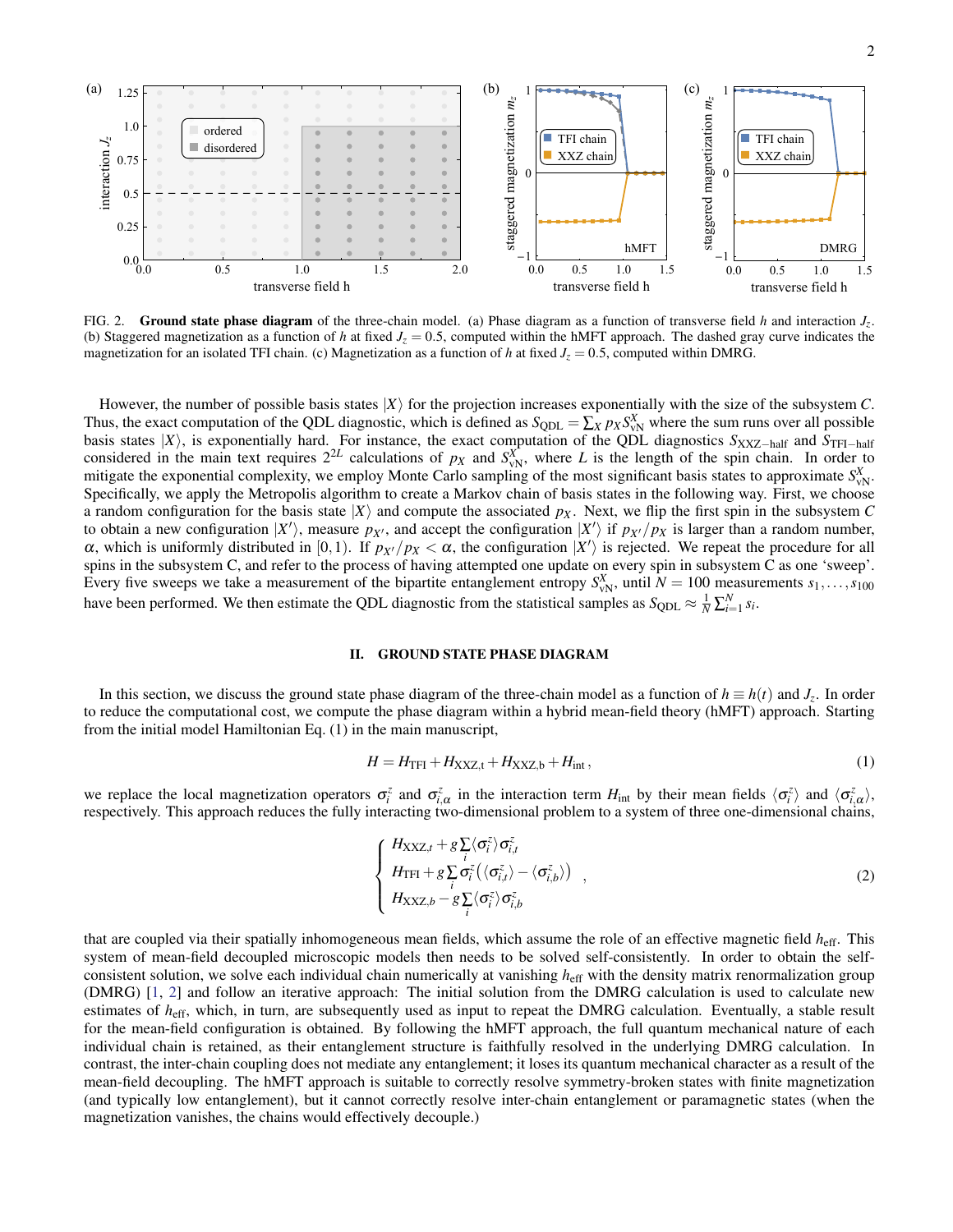

FIG. 3. Conserved quantity  $m_x^{\text{TFI}}$  in the TFI chain after a quantum quench. Data shown is for chain length  $L = 30$  and  $\chi_{\text{max}} = 512$ . The conserved quantity is shown for three different values of the (post-quench) transverse field strength,  $h = 2$ ,  $h = 5$ , and  $h = 15$ .

In our implementation of the hMFT approach, we employ an infinite DMRG (iDMRG) [3] approach to obtain the ground state of the system within a periodic unit cell of  $L = 16$  sites, encoded in a matrix product state (MPS) representation with a maximum bond dimension of  $\chi_{\text{max}} = 128$ . The MPS is optimized until the energy density converges to an error smaller than  $\Delta E_{chain} = 10^{-8}$ . In order to avoid vanishing expectation values of the magnetization even inside magnetically ordered phases due to the superposition of degenerate ground state configurations with opposite magnetization, we apply a weak (staggered) pinning field of magnitude  $h_{\text{pin}} = 10^{-6}$  when optimizing the MPS. We then counteract an unphysical buildup of magnetic response as a consequence of the repeated application of pinning fields throughout the iterative solution of the hMFT equations by truncating the effective magnetic field for values smaller than  $h_{\text{eff}} = 10^{-3}$ . The iterative calculation is repeated until stationary values for *h*<sub>eff</sub> are achieved and the energy difference between iterations falls below  $\Delta E = 10^{-8}$ , which is the precision to which we obtain the iDMRG solution for each individual chain.

The resulting phase diagram is displayed in Fig. 2a. As discussed in the main manuscript, we observe two distinct phases: (i) a phase of composite magnetic order with finite magnetization in every chain, and (ii) a disordered phase. The existence of only composite order or composite disorder can be conceptualized from the observation that both the TFI subsystem [4] and the XXZ subsystem [5, 6] are unstable towards staggered longitudinal magnetic fields; a finite magnetization in one subsystem can thus be easily imprinted onto the other. Although we do not explore the whole phase diagram using the full three-chain DMRG, it is expected that one finds a qualitatively similar phase diagram. For instance, the magnetization as a function of *h* obtained within the hMFT approach and the full DMRG are presented in Figs. 2b and 2c, respectively. Both approaches identify the two different phases, i.e., fully ordered and fully disordered phases, and their discontinuous transition. Note that determining the precise phase boundary within the full DMRG approach requires a finite-size scaling analysis, which we do not perform here; the hMFT calculations are performed on an infinite chain, using iDMRG to obtain the self-consistent mean-field solution.

### III. EMERGENT CONSERVED QUANTITY AFTER A QUANTUM-QUENCH

In the main manuscript, we have argued that after quantum-quenching the transverse field  $h(t)$  in our coupled threechain model to become the dominant energy scale, two conservation laws emerge. We discussed the conservation of  $\chi^{yz} =$  $\frac{1}{L}\sum_{(i,j)}(\sigma_i^y \sigma_j^y + \sigma_i^z \sigma_j^z)$  in the main manuscript; here, we show numerical evidence of the conservation of  $m_x^{\text{TFI}} \equiv \frac{1}{L}\sum_i \sigma_i^x$ . While the transverse magnetization  $m_x^{\text{TFI}}$  exhibits significant non-trivial time dependence for weak post-quench transverse field  $h = 2$ , increasing the field strength to  $h = 15$  leads to an almost constant time-evolution of the quantity, as expected (see Fig. 3).

### IV. PERIODICALLY DRIVEN TRANSVERSE FIELD ISING CHAIN

Our analysis of the coupled three-chain model, consisting of two XXZ spin chains which surround the central TFI spin chain, naturally raises the question of how the composite system behaves differently from just a single isolated TFI spin chain. For its equilibrium ground state, comparison with the phase diagram of the three-chain model seems to suggest a simple answer: The existence of the quantum phase transition at  $h = 1$  in an isolated TFI chain remains unaltered, as long as the XXZ spin chains are intrinsically disordered, i.e.  $J_z < J_x$ . Only if the XXZ spin chains are intrinsically prone to order, the quantum phase transition of the TFI chain vanishes and the composite system remains ordered even at *h* > 1 as discussed in Sec. II. In the parameter regime which is at the focus of our analysis (intrinsically disordered XXZ chains at  $J_z/J_x = 0.5$ ) the impact of the embedding of the TFI